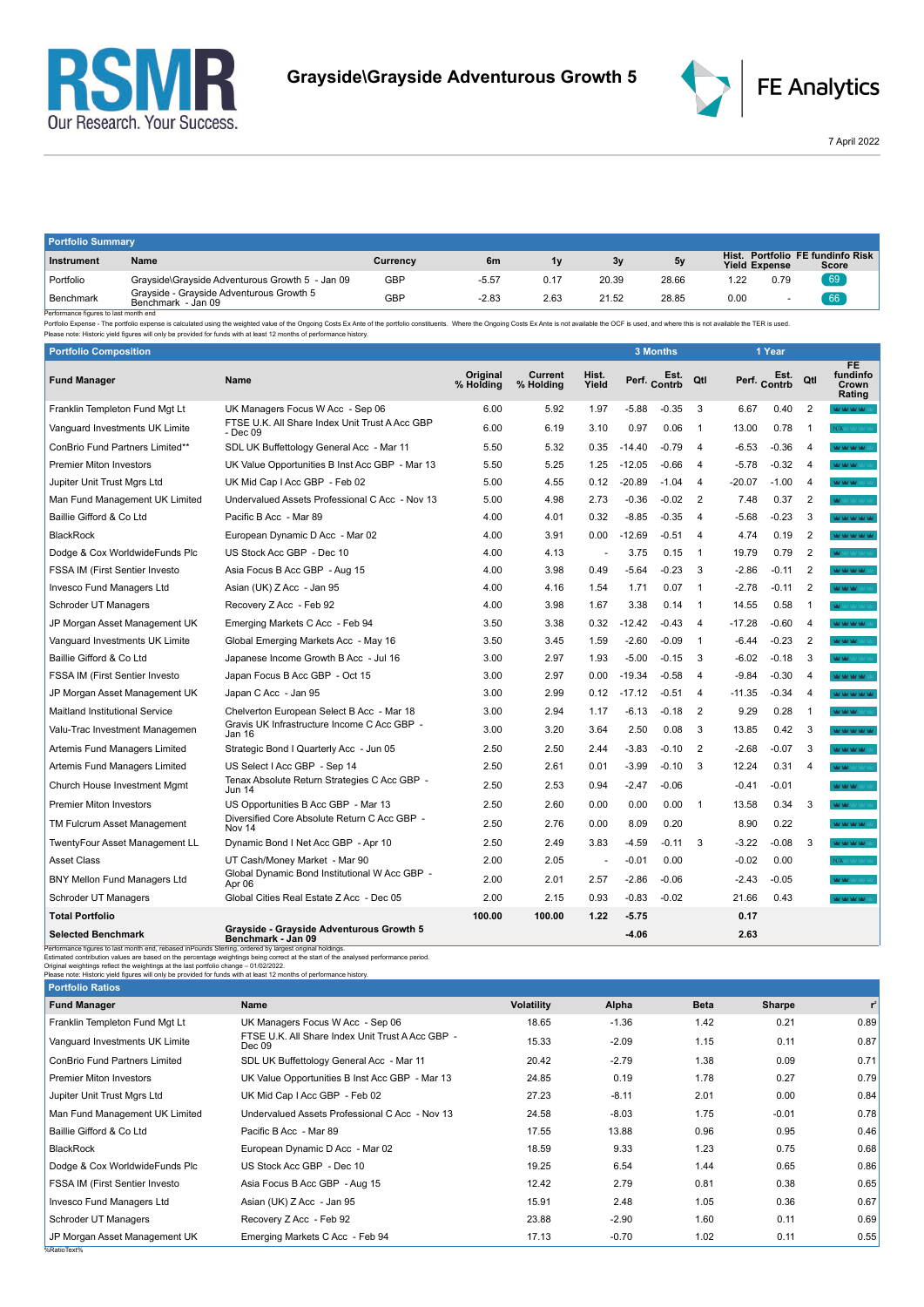| <b>Portfolio Ratios continued</b>   |                                                                                                                                                                                                              |                   |                          |             |               |       |
|-------------------------------------|--------------------------------------------------------------------------------------------------------------------------------------------------------------------------------------------------------------|-------------------|--------------------------|-------------|---------------|-------|
| <b>Fund Manager</b>                 | <b>Name</b>                                                                                                                                                                                                  | <b>Volatility</b> | Alpha                    | <b>Beta</b> | <b>Sharpe</b> | $r^2$ |
| Vanguard Investments UK Limite      | Global Emerging Markets Acc - May 16                                                                                                                                                                         | 16.74             | $-1.23$                  | 1.15        | 0.14          | 0.73  |
| Baillie Gifford & Co Ltd            | Japanese Income Growth B Acc - Jul 16                                                                                                                                                                        | 14.35             | $-0.27$                  | 0.85        | 0.11          | 0.54  |
| FSSA IM (First Sentier Investo      | Japan Focus B Acc GBP - Oct 15                                                                                                                                                                               | 20.70             | 6.93                     | 0.80        | 0.36          | 0.23  |
| JP Morgan Asset Management UK       | Japan C Acc - Jan 95                                                                                                                                                                                         | 18.84             | 4.83                     | 0.73        | 0.27          | 0.24  |
| Maitland Institutional Service      | Chelverton European Select B Acc - Mar 18                                                                                                                                                                    | 20.59             | 6.11                     | 1.58        | 0.63          | 0.91  |
| Valu-Trac Investment Managemen      | Gravis UK Infrastructure Income C Acc GBP - Jan<br>16                                                                                                                                                        | 8.56              | 3.60                     | 0.53        | 0.44          | 0.60  |
| Artemis Fund Managers Limited       | Strategic Bond I Quarterly Acc - Jun 05                                                                                                                                                                      | 5.22              | 0.09                     | 0.33        | 0.00          | 0.60  |
| Artemis Fund Managers Limited       | US Select   Acc GBP - Sep 14                                                                                                                                                                                 | 15.17             | 10.15                    | 0.92        | 0.85          | 0.56  |
| Church House Investment Mgmt        | Tenax Absolute Return Strategies C Acc GBP - Jun                                                                                                                                                             | 3.96              | $-0.25$                  | 0.29        | 0.00          | 0.86  |
| <b>Premier Miton Investors</b>      | US Opportunities B Acc GBP - Mar 13                                                                                                                                                                          | 15.10             | 12.16                    | 1.02        | 1.05          | 0.70  |
| TM Fulcrum Asset Management         | Diversified Core Absolute Return C Acc GBP - Nov<br>14                                                                                                                                                       | 5.18              | 5.63                     | 0.00        | 0.38          | 0.00  |
| TwentyFour Asset Management LL      | Dynamic Bond I Net Acc GBP - Apr 10                                                                                                                                                                          | 7.90              | $-0.21$                  | 0.52        | 0.00          | 0.68  |
| <b>Asset Class</b>                  | UT Cash/Money Market - Mar 90                                                                                                                                                                                | 0.54              | 0.34                     | $-0.01$     | 0.00          | 0.02  |
| <b>BNY Mellon Fund Managers Ltd</b> | Global Dynamic Bond Institutional W Acc GBP - Apr<br>06                                                                                                                                                      | 3.29              | $-0.40$                  | 0.19        | 0.00          | 0.51  |
| Schroder UT Managers                | Global Cities Real Estate Z Acc - Dec 05                                                                                                                                                                     | 14.45             | 4.12                     | 0.90        | 0.44          | 0.59  |
| <b>Total Portfolio</b>              |                                                                                                                                                                                                              | 13.25             | $-0.62$                  | 1.06        | 0.22          | 0.99  |
| <b>Selected Benchmark</b>           | Grayside - Grayside Adventurous Growth 5<br>Benchmark - Jan 09<br>Ratio figures based on last 36 months total return performance, rebased in Pounds Sterling. Ratio figures are annualised where applicable. | 12.43             | $\overline{\phantom{a}}$ |             | 0.26          | 1.00  |



| <b>Current %</b> |
|------------------|
| 2.76             |
| 2.05             |
| 0.99             |
| 0.78             |
| 0.74             |
| 0.57             |
| 0.52             |
| 0.48             |
| 0.43             |
| 0.40             |
|                  |
|                  |